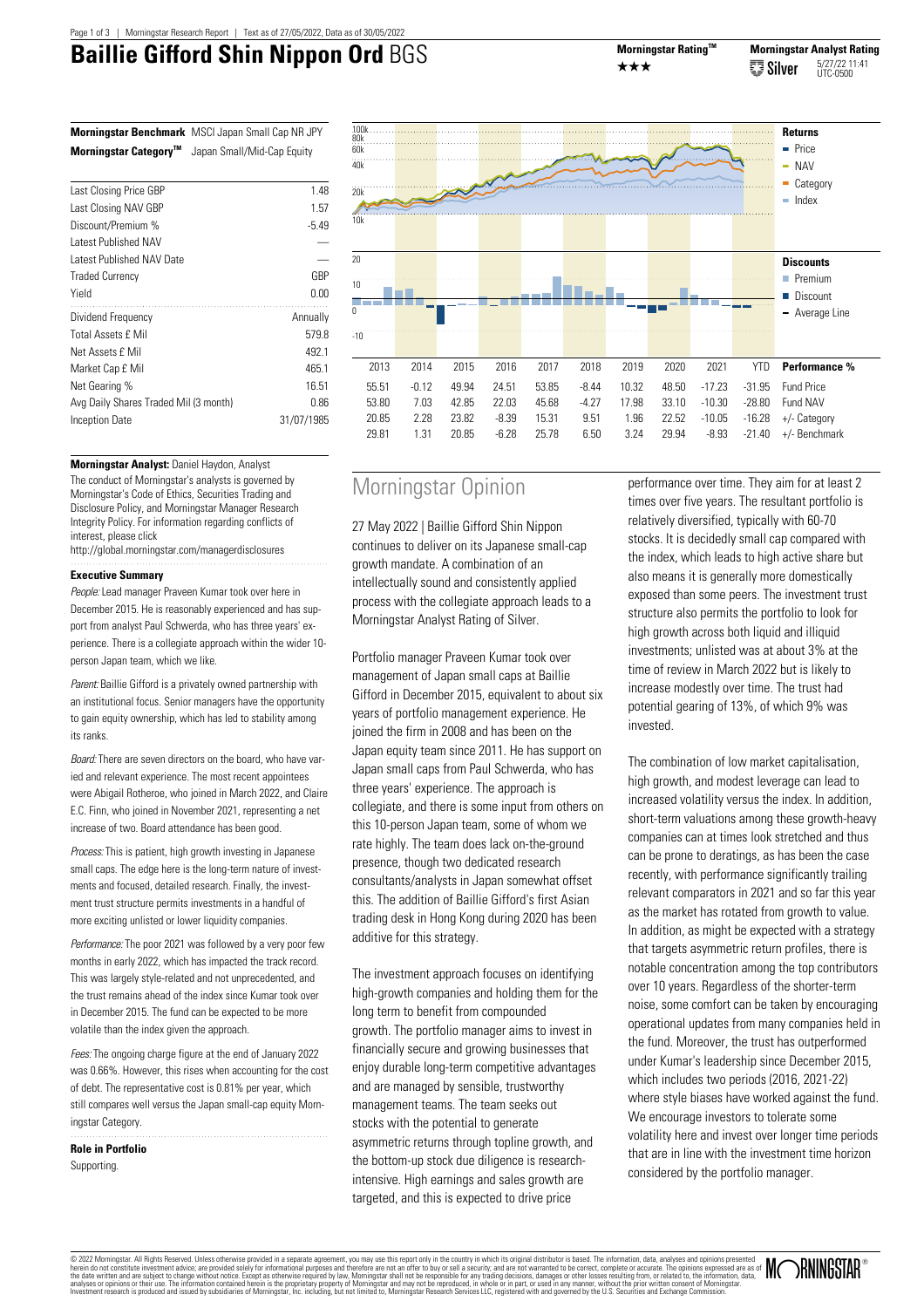# **Morningstar Global Fund Report Disclosure**

The Morningstar Global Fund Report ("Report") is for informational purposes, intended for financial professionals and/or qualified investors ("Users") and should not be the sole piece of information used by such Users or their clients in making an investment decision.

The analysis within this report is prepared by the person(s) noted in their capacity as an analyst for Morningstar. The opinions expressed within the Report are given in good faith, are as of the date of the Report and are subject to change without notice. Neither the analyst nor Morningstar commits themselves in advance to whether and in which intervals updates to the Report are expected to be made. The written analysis and Morningstar Analyst Rating within this Report are statements of opinions; they are not statements of fact.

Morningstar believes its analysts make a reasonable effort to carefully research information contained in their analysis. The information on which the analysis is based has been obtained from sources which are believed to be reliable such as, for example, the fund's prospectus and shareholder reports (or their equivalents), fund company website, interviews with fund company personnel, and relevant and appropriate press sources as well as data, statistics and information within Morningstar's own database. Morningstar does not perform an audit or seek independent verification of any of the data, statistics, and information it receives.

Unless otherwise provided in a separate agreement, Users accessing this Report may only use it in the country in which the Morningstar distributor is based. Unless stated otherwise, the original distributor of the report is Morningstar Inc., a U.S.A. domiciled financial institution.

This Report is for informational purposes only and has no regard to the specific investment objectives, financial situation or particular needs of any specific recipient. This publication is intended to provide information to assist institutional investors in making their own investment decisions, not to provide investment advice to any specific investor. Therefore, investments discussed and recommendations made herein may not be suitable for all investors; Users and User clients must exercise their own independent judgment as to the suitability of such investments and recommendations in the light of their own investment objectives, experience, taxation status and financial position.

The information, data, analyses and opinions presented herein are not warranted to be accurate, correct, complete or timely. Unless otherwise provided in a separate agreement, Morningstar makes no representation that the Report contents meet all of the presentation and/or disclosure standards applicable in the jurisdiction the recipient is located.

Except as otherwise required by law or provided for in a separate agreement, the analyst, Morningstar and its officers, directors and employees will not be responsible or liable for any trading decisions, damages or other losses resulting from, or related to, the information, data, analyses or opinions within the report. Morningstar encourages Users and User clients to read all relevant issue documents (e.g., prospectus) pertaining to the security concerned, including without limitation, information relevant to its investment objectives, risks, and costs before making an investment decision and when deemed necessary, to seek the advice of a legal, tax, and/or accounting professional.

The Report and its contents are not directed to, or intended for distribution to or use by, any person or entity who is a citizen or resident of or located in any locality, state, country or other jurisdiction where such distribution, publication, availability or use would be contrary to law or regulation or which would subject Morningstar or its affiliates to any registration or licensing requirements in such jurisdiction.

Where this report is made available in a language other than English and in the case of inconsistencies between the English and translated versions of the report, the English version will control and supersede any ambiguities associated with any part or section of a report that has been issued in a foreign language. Neither the analyst, Morningstar, or Morningstar affiliates guarantee the accuracy of the translations.

This Report may be distributed in certain localities, countries and/or jurisdictions ("Territories") by independent third parties or independent intermediaries ("Distributors"). Such Distributors are not acting as agents or representatives of the analyst or Morningstar. In Territories where a Distributor distributes our Report, the Distributor, and not the analyst or Morningstar, is solely responsible for complying with all applicable regulations, laws, rules, circulars, codes and guidelines established by local and/or regional regulatory bodies, including laws in connection with the distribution third-party research reports.

## **Morningstar Analyst Rating**

|                     | 2020 | 2021 | 2022 |  |
|---------------------|------|------|------|--|
| <b>V</b> Gold       |      |      |      |  |
| <b>要 Silver</b>     |      |      |      |  |
| <b>Bronze</b>       |      |      |      |  |
| Neutral             |      |      |      |  |
| <b>Negative</b>     |      |      |      |  |
| <b>Under Review</b> |      |      |      |  |
| <b>Not Ratable</b>  |      |      |      |  |

For a list of funds which Morningstar currently covers and provides written analysis on please contact your local Morningstar office. For information on the historical Morningstar Analyst Rating for this fund or any Fund Morningstar covers, please contact your local Morningstar office.

Please note that investments in securities (including mutual funds) are subject to market and other risks and there is no assurance or guarantee that the intended investment objectives will be achieved. Past performance of a security may or may not be sustained in future and is no indication of future performance. A security investment return and an investor's principal value will fluctuate so that, when redeemed, an investor's shares may be worth more or less than their original cost. A security's current investment performance may be lower or higher than the investment performance noted within the report. Morningstar's Risk, Return and Star Rating serves as useful data points with respect to evaluating a fund's risk profile.

A current yield percentage is not a reflection of the actual return an investor will receive in all cases as market prices for securities are constantly changing due to such things as market factors. Where a security is denominated in a different currency than the currency of the User or User's clients, changes in rates of exchange may have an adverse effect on the value, price or income of or from that investment.

Indexes noted within the report are unmanaged, their returns do not include payment of any sales charges or fees an investor would pay to purchase securities, and cannot be invested in directly.

In certain jurisdictions, the Report contents, except for the Morningstar Analyst Rating and key analysis/opinions, may be shared with the fund company prior to publication. In the unlikely event that Morningstar would change their analysis/opinions and/or the Morningstar Analyst Rating based on feedback as result of such review, the Report would disclose such a fact.

# **Conflicts of Interest:**

- **•** Analysts may own (actual or beneficial) interests in the financial products that are the subject of the Report. No material interests are held by Morningstar, the analyst or their immediate family in the financial products that are the subject of the Report.
- **•** Analysts' compensation is derived from Morningstar's overall earnings and consists of salary, bonus and in some cases restricted stock. Analysts' receive no compensation or material benefits from product issuers or third parties in connection with the Report.#
- **•** Morningstar does not receive commissions for providing research and does not charge financial product issuers to be rated.
- **•** Analysts may not pursue business and employment opportunities outside Morningstar within the investment industry (including but not limited to, working as a financial planner, an investment adviser or investment adviser representative, a broker-dealer or broker-dealer agent, a financial writer, reporter, or analyst).
- **•** Morningstar may provide the product issuer or its related entities with services or products for a fee and on an arms' length basis including software products and licenses, research and consulting services, data services, licenses to republish our ratings and research in their promotional material, event sponsorship and website advertising.
- **•** Morningstar affiliates (i.e., its investment management group) may have arrangements with a fund company's affiliate to provide investment consulting advice some of which an analyst may issue investment research reports on one or more of the fund company's funds. However, analysts do not have authority over Morningstar's investment management group's business arrangements nor allow employees from the investment management group to participate or influence the analysis or opinion prepared by them.
- **•** Morningstar, Inc. is a publically traded company (Ticker Symbol: MORN) and thus a fund which is the subject of this Report may own more than 5% of Morningstar, Inc.'s total outstanding shares. Please access Morningstar, Inc.'s proxy statement, "Security Ownership of Certain Beneficial Owners and Management" section http://investorrelations.morningstar.com/sec.cfm?doctype=Proxy&year=&x=12. A fund's holding of Morningstar stock has no bearing on and is not a requirement for funds Morningstar determines to cover

Analysts do not have any other material conflicts of interest at the time of publication. Users wishing to obtain further information should contact their local Morningstar office or refer to <https://corporate.morningstar.com/us/asp/subject.aspx?xmlfile=540.xml>

## **The Morningstar Analyst Rating™ for Funds**

The Morningstar Analyst Rating™ for Funds is a forward-looking analysis of a fund. The Analyst Rating does not express a view on a given asset class or peer group; rather, it seeks to evaluate each fund within the context of its objective, an appropriate benchmark, and peer group.

The date shown next to the Morningstar Analyst Rating is the date on which Morningstar Manager Research Analyst assigned or reaffirmed the current rating for the fund based on the analyst's latest review and research report for the fund.

## **The Five (5) Pillars**

Morningstar has identified five key areas that we believe are crucial to predicting the future success of funds: People, Parent, Process, Performance, and Price. Each pillar is evaluated when assessing a fund as well as the interaction between the pillars, which we believe is crucial to understanding a fund's overall merit.

#### **People**

The overall quality of a fund's investment team is a significant key to its ability to deliver superior performance relative to its benchmark and/or peers. Evaluating a fund's investment team requires that analysts assess several relevant items including how key decisions are made.

#### **Parent**

We believe the parent organization is of utmost importance in evaluating funds. The fund's management set the tone for key elements of our evaluation, including capacity management, risk management, recruitment and retention of talent, and incentive pay. Beyond these operational areas, we prefer firms that have a culture of stewardship and put investors first to those that are too heavily weighted to salesmanship.

## **Process**

We look for funds with a performance objective and investment process (for both security selection and portfolio construction) that is sensible, clearly defined, and repeatable. In addition, the portfolio should be constructed in a manner that is consistent with the investment process and performance objective.

## **Performance**

We do not believe past performance is necessarily predictive of future results, and this factor accordingly receives a relatively small weighting in our evaluation process. In particular, we strive not to anchor on short-term performance. However, we do believe that the evaluation of long-term return and risk patterns is vital to determining if a fund is delivering to our expectations.

#### **Price**

To reflect actual investor experience, price is evaluated within the context of the relevant market or cross-border region—for example, the United States, Australia, Canada, or Europe. In recognition of differences in scale and distribution costs in various markets, the level at which a fund is penalised for high fees or rewarded for low fees can vary with region. In Europe, for example, funds are penalised if they land in the most expensive quintile of their Morningstar category and are rewarded if they land in the cheapest quintile. The assessment is made using annual expense ratios, but in the case of funds with performance fees, expenses are evaluated excluding any performance fees and then the structure of the performance fee is evaluated separately.

## **Morningstar Analyst Ratings**

Morningstar Analyst Ratings are assigned on a five-tier scale running from Gold to Negative. The top three ratings, Gold, Silver, and Bronze, all indicate that our analysts think highly of a fund; the difference between them corresponds to differences in the level of analyst conviction in a fund's ability to outperform its benchmark and peers through time, within the context of the level of risk taken.

## **Gold**

Represents funds that our analyst has the highest-conviction in for that given investment mandate. By giving a fund a Gold rating, we are expressing an expectation that it will outperform its relevant performance benchmark and/or peer group within the context of the level of risk taken over the long term (defined as a full market cycle or at least five

© 2022 Momingstar. All Rights Reserved. Unleas otherwise provided in a separate agreement, you may use this report only inte country in which its original distributor is based. The information, data, analyses and therefore